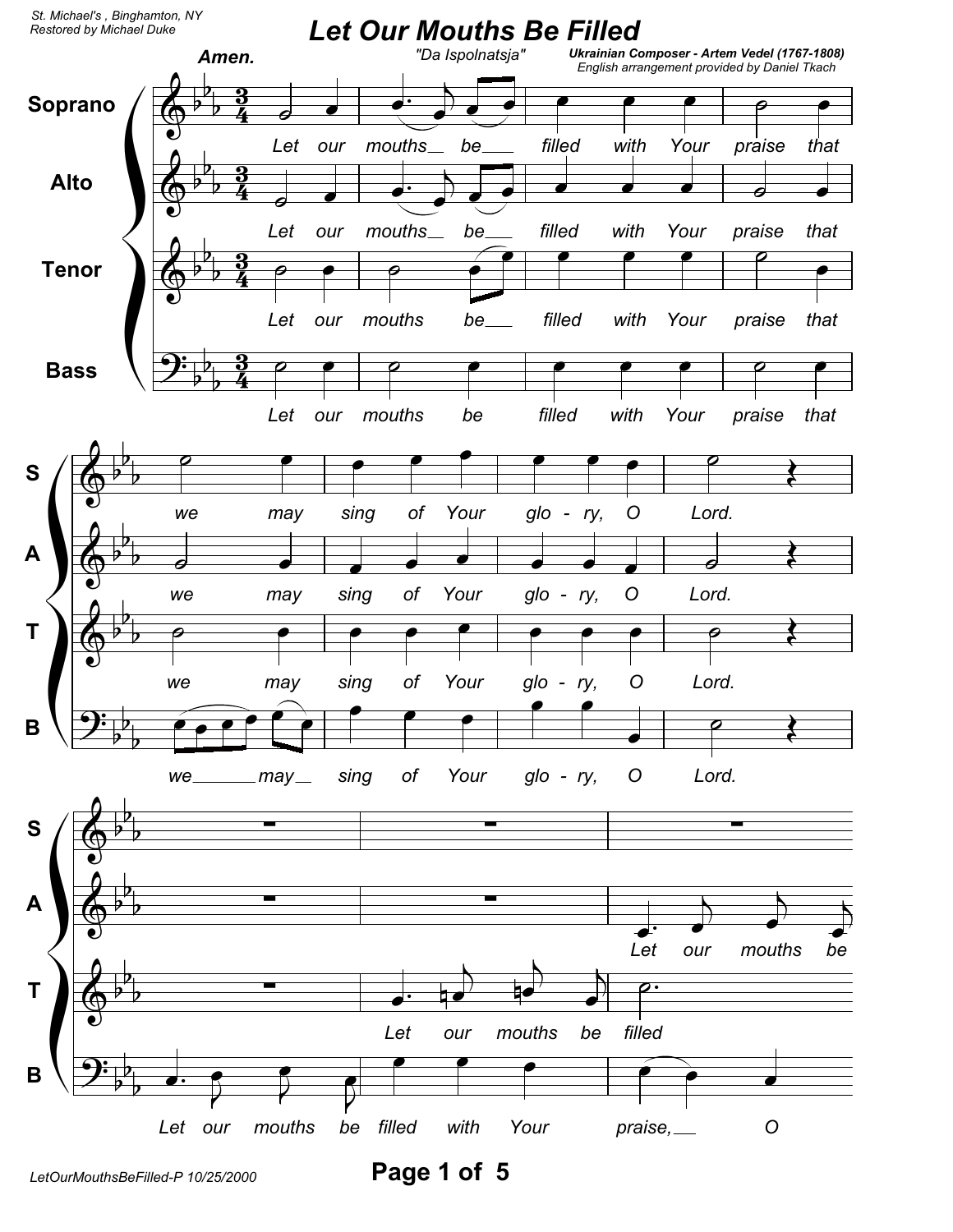

Page 2 of 5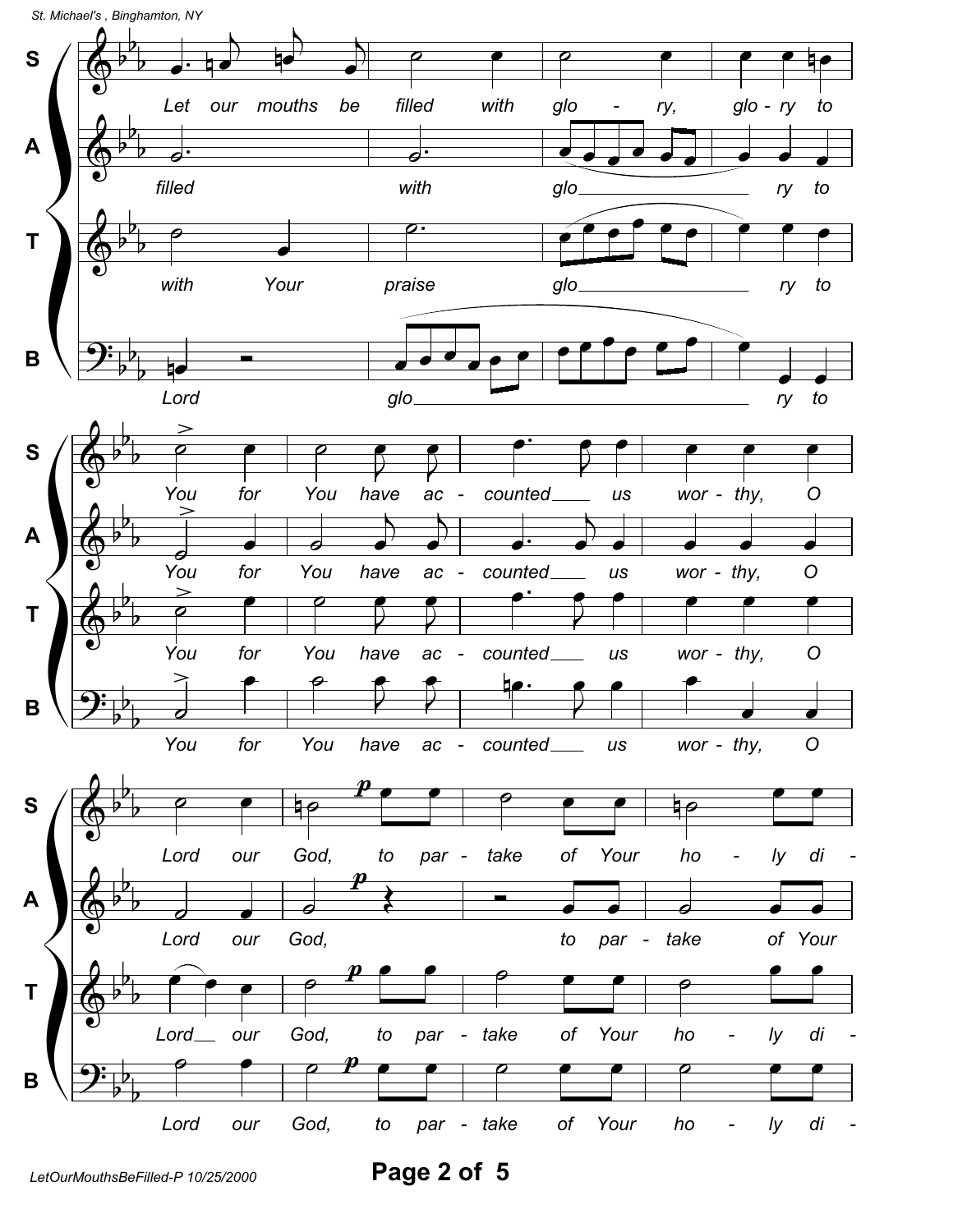

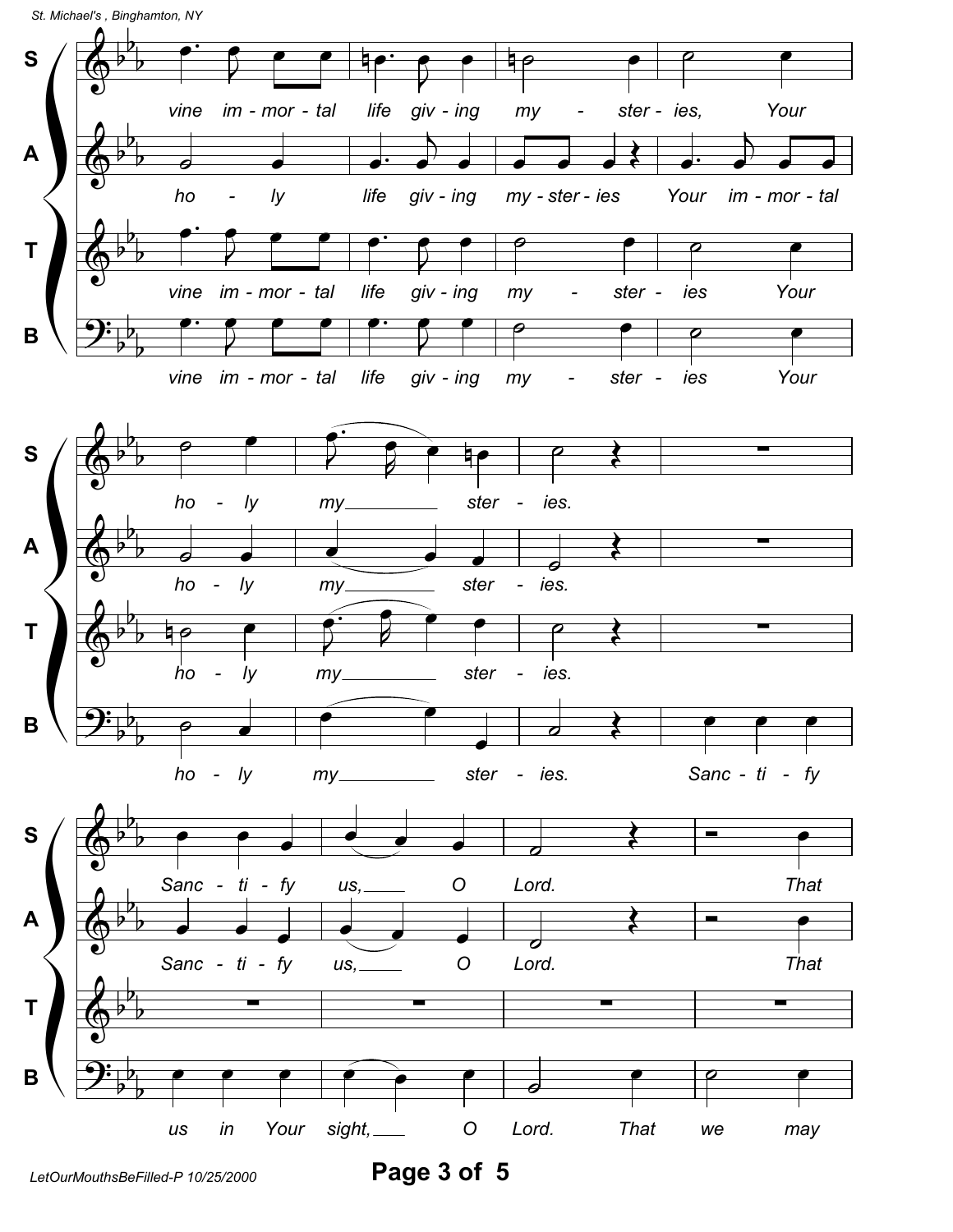